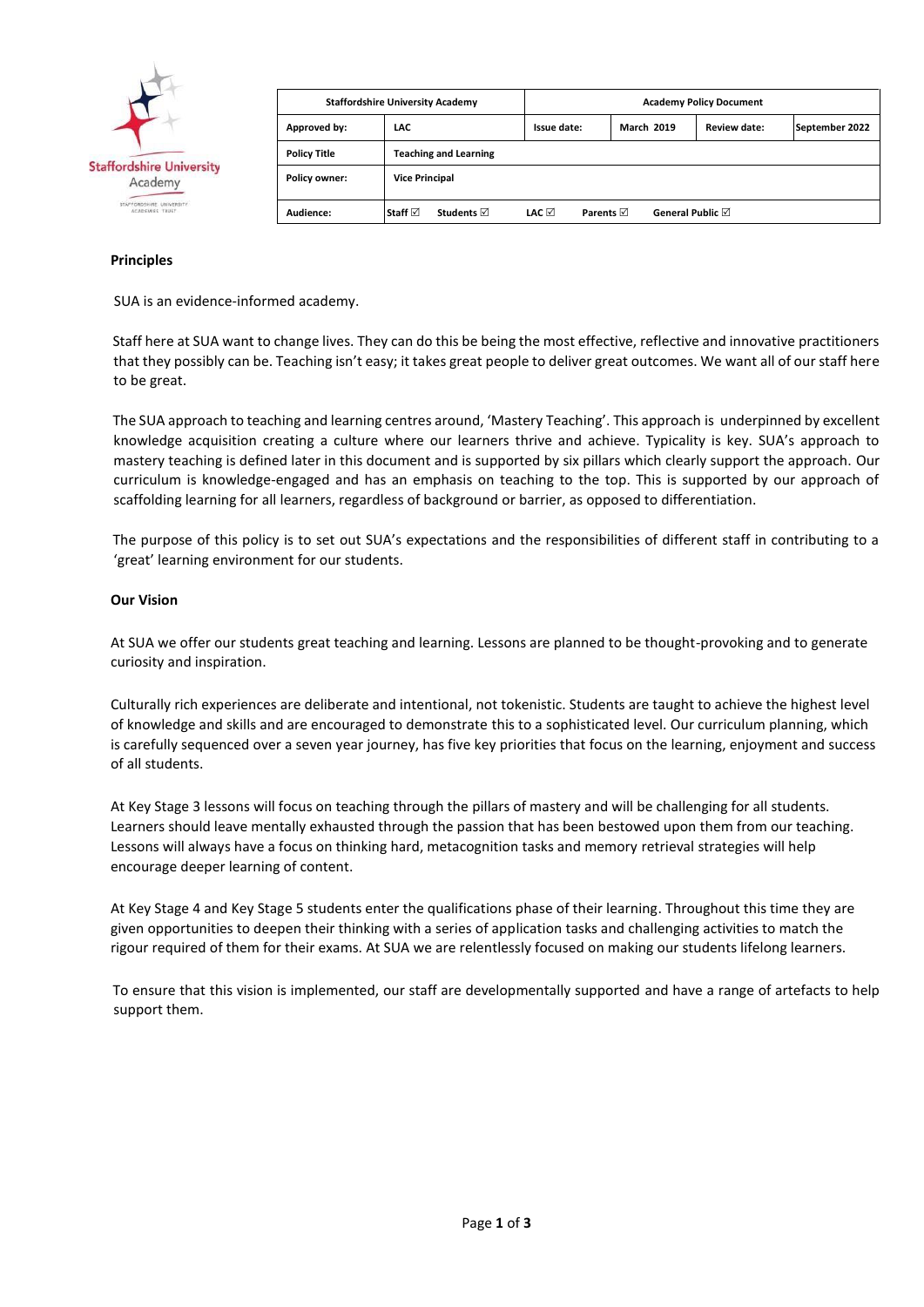

| <b>Staffordshire University Academy</b> |                                | <b>Academy Policy Document</b> |                   |              |                |  |
|-----------------------------------------|--------------------------------|--------------------------------|-------------------|--------------|----------------|--|
| Approved by:                            | LAC                            | Issue date:                    | <b>March 2019</b> | Review date: | September 2022 |  |
| <b>Policy Title</b>                     | <b>Teaching and Learning</b>   |                                |                   |              |                |  |
| <b>Policy owner:</b>                    | <b>Vice Principal</b>          |                                |                   |              |                |  |
| Audience:                               | l Staff ⊠<br><b>Students</b> ⊠ | LAC ⊠<br><b>Parents</b> ⊠      | General Public ⊠  |              |                |  |

#### **Mastery Teaching**

We have a clear approach to the features of mastery and what the principles should be.

| <b>Explanation</b>    | <b>Deliberate</b>     | <b>Modelling</b>        | Questioning           | <b>High quality</b>    | <b>High expectations</b>    |
|-----------------------|-----------------------|-------------------------|-----------------------|------------------------|-----------------------------|
|                       | practice              |                         |                       | feedback               |                             |
| Explanation is a key  | Students need to      | Modelling is            | Questioning is used   | The use of 'live       | <b>High expectations of</b> |
| feature of each       | practise to improve.  | demonstrating, with     | to consolidate,       | marking' gives         | skill and application       |
| lesson; drawn         | Deliberate practice   | piercing accuracy       | stretch and challenge | students the           | Every lesson should         |
| directly from the     | refers to a special   | and skill, the exact    | learning. Staff will  | corrections and        | be pitched to the top       |
| schemes of work.      | type of practice that | outcome that you        | always know the       | motivation to          | learner with                |
| Staff use careful     | is purposeful and     | want from a class or    | answer they need.     | improve their work.    | scaffolding                 |
| language to ensure    | systematic. While     | student with set        |                       |                        | techniques applied          |
| that content is       | regular practise      | tasks.                  | There are many        | Teachers will be clear | to help others reach        |
| explained carefully   | might include         |                         | 'tried and tested'    | in their feedback      | this high level of          |
| and precisely.        | mindless repetitions, | As an expert in the     | methods for           | ensuring that it       | learning.                   |
|                       | deliberate practice   | field, staff will share | effective             | makes the right        |                             |
| It will be clear what | requires focused      | their subject           | questioning, but we   | impact for the         | Metacognition will          |
| is being asked of the | attention and is      | knowledge to ensure     | always consider the   | learners - this could  | be a regular feature        |
| key information and   | conducted with the    | that this is a clear    | purpose of why we     | be written or verbal.  | in lessons.                 |
| it will be delivered  | specific goal of      | representation of       | are asking a          |                        |                             |
| with complete         | improving             | what is expected        | question. We make     | The use of 'Precise    | <b>High expectations of</b> |
| clarity.              | performance.          | from the students.      | sure it is probing,   | Praise' will ensure    | learner attitude            |
|                       |                       |                         | challenging and       | that students are      | It is a minimum             |
| This builds on spiral | This will be repeated | Staff will make this    | purposeful for the    | acutely aware of       | expectation that staff      |
| learning, which is    | tasks that are given  | process 'real' for      | skill or content that | what quality exists in | rigorously apply the        |
| utlised to help       | at set times and are  | students. They will     | is being explored.    | the work they have     | <b>RESPECT code</b>         |
| students remember     | not negotiable.       | talk students           |                       | completed.             | without exception.          |
| key knowledge and     | Students will repeat  | through, scribe the     | Students should       |                        |                             |
| concepts.             | deliberately to       | answers, sketch the     | never be given the    | Feedback can take      |                             |
|                       | improve.              | results, show errors    | chance to opt-out of  | the form of peer, self |                             |
|                       |                       | and how these can       | a question. Every     | or teacher             |                             |
|                       |                       | be overcome.            | question is vital.    | assessment.            |                             |
|                       |                       |                         |                       |                        |                             |

These pillars are visible to see in planning and implementation of teaching which will ultimately have a clear impact on the life chances of our young people.

# **Artefacts to support learners**

**Knowledge Organisers**: Developed by our expert staff to ensure that our students do not have a knowledge gap in comparison to any other peers. These are used as a self-study tool for students.

**RESPECT code**: A RESPECT code which informs all conversations around learning behaviours. Students are rewarded and sanctioned using our RESPECT code. More information can be found in our behaviour policy.